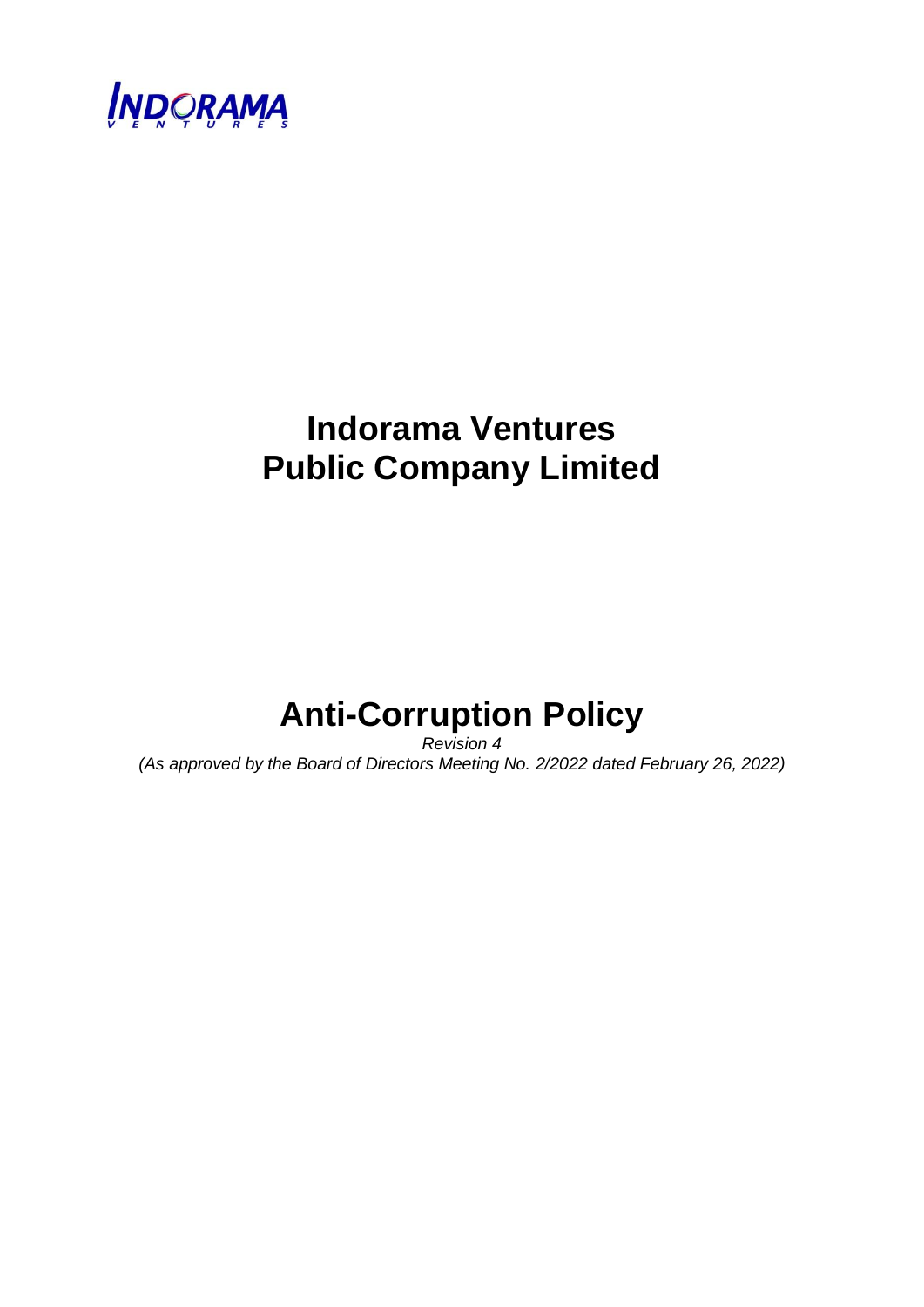## **Table of Contents**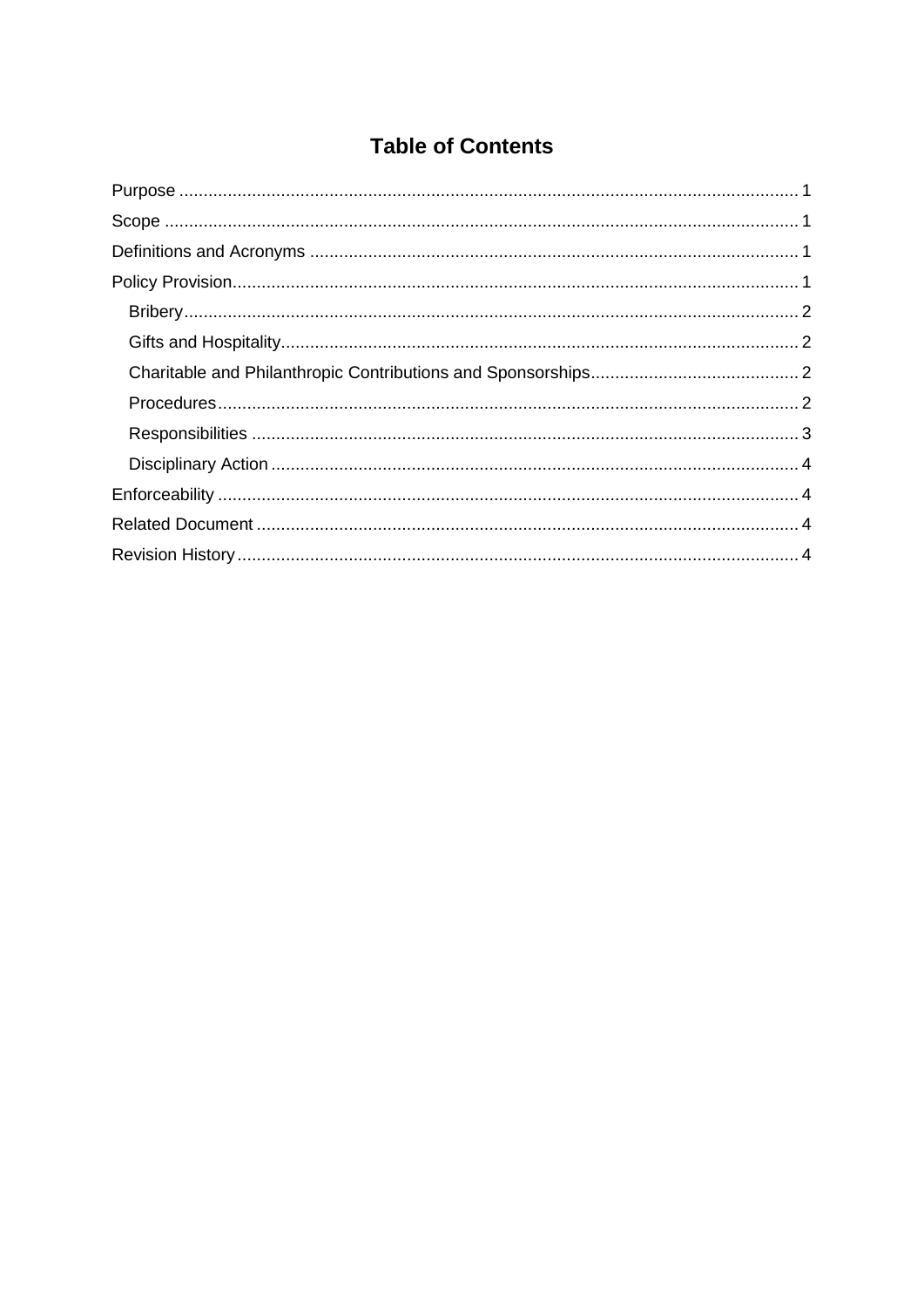### **Anti-Corruption Policy**

#### <span id="page-2-0"></span>**Purpose**

The purpose of this policy is to prevent bribery and corruption to ensure ethical conduct of the Company's (as defined below) businesses.

#### <span id="page-2-1"></span>**Scope**

This policy applies to the Company's Board of Directors, management, employees, trainees and persons who are not employees but authorized to act on behalf of or represent the Company, including its stakeholders.

In addition, this policy is intended to supplement any local anti-bribery or anti-corruption laws and regulations in the various jurisdictions that it operates or will operate.

#### <span id="page-2-2"></span>**Definitions and Acronyms**

| <b>Company or IVL</b>                                                                                                                                                                                                                                                                                   | Indorama Ventures Public Company Limited and all its Affiliates <sup>1</sup> .                                                                                                                                                                                            |  |  |
|---------------------------------------------------------------------------------------------------------------------------------------------------------------------------------------------------------------------------------------------------------------------------------------------------------|---------------------------------------------------------------------------------------------------------------------------------------------------------------------------------------------------------------------------------------------------------------------------|--|--|
| <b>Corruption</b>                                                                                                                                                                                                                                                                                       | Refers to bribery, extortion, fraud, deception, abuse of power,<br>embezzlement, money-laundering, and other similar activities.                                                                                                                                          |  |  |
|                                                                                                                                                                                                                                                                                                         | Refers to the offering, promising or giving others, or requesting,<br>receiving or agreeing to receive from others, a financial or other<br>advantage to perform improperly a relevant function or activity.                                                              |  |  |
| <b>Bribery</b>                                                                                                                                                                                                                                                                                          | This includes facilitation payments with the purpose of expediting<br>or facilitating the performance of a public official or routine<br>administrative action and obtaining or retaining business or any<br>other undue advantage as mentioned elsewhere in this policy. |  |  |
| Refer to all functions of a public and private nature, including all<br><b>Relevant function or</b><br>activities connected with a business, any activity performed in the<br>course of a person's employment or any activity performed by or on<br>activities<br>behalf a person or a body of persons. |                                                                                                                                                                                                                                                                           |  |  |

#### <span id="page-2-3"></span>**Policy Provision**

-

IVL is committed to conducting its global business honestly, fairly, with no corruption or acts of bribery and with accountability. The Company realizes that acts of bribery or corruption have a negative impact on its image, brand and the sustainability of the

<sup>&</sup>lt;sup>1</sup> "Affiliate" means any company or entity, controlling, controlled by, or under common control with the Company. The term "Control" and its correlative meanings, "controlling," "controlled by" and "under common control with," means the legal, beneficial or equitable ownership, directly or indirectly, not less than 50 (fifty) percent of the aggregate of registered and paid-up shares in a company or an entity.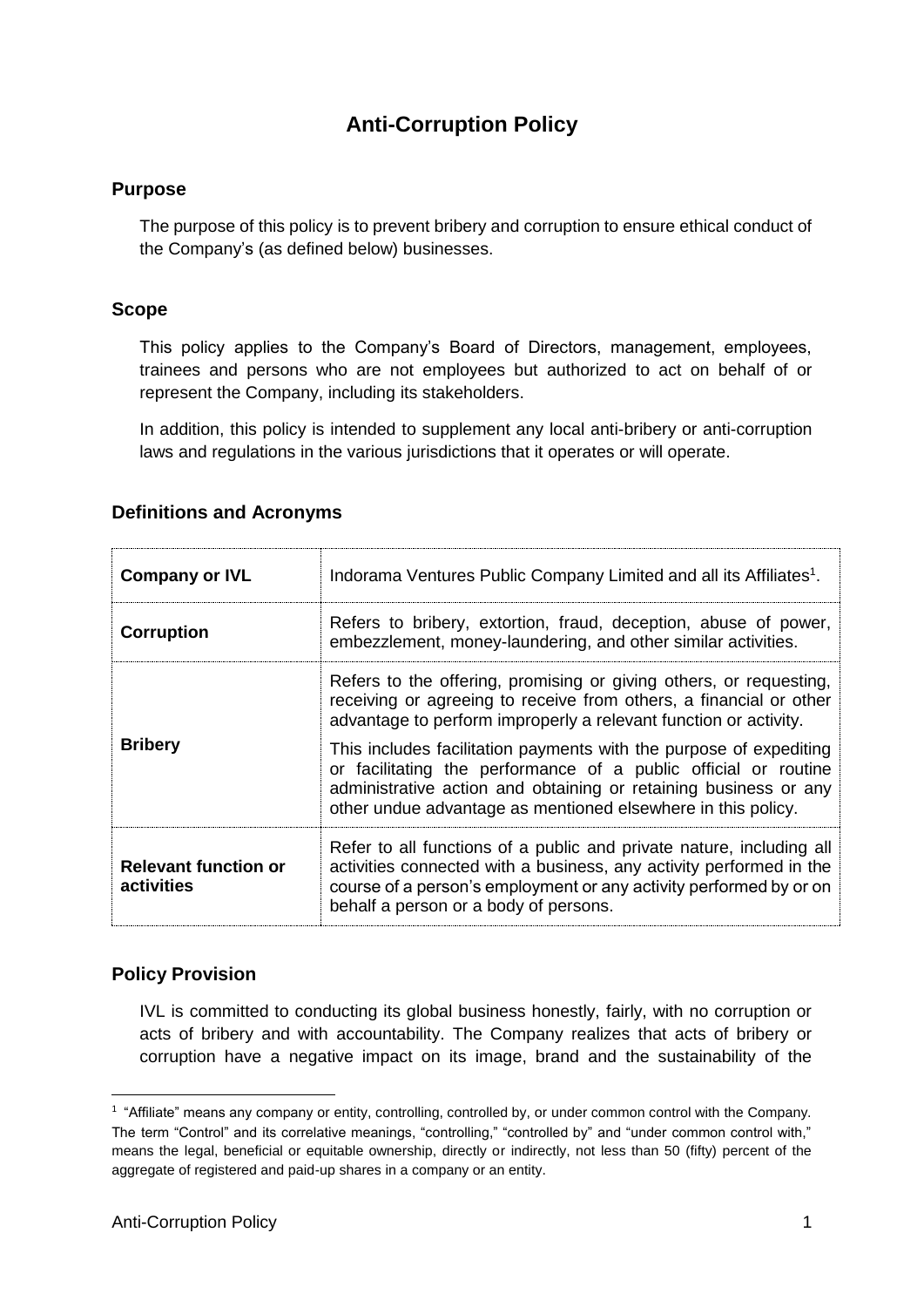Company. Therefore, any breach of this policy is regarded as a serious matter and will result in firm disciplinary action under the relevant rules and regulations applicable in each country.

#### <span id="page-3-0"></span>**1. Bribery**

The Company explicitly prohibits bribery in any form, directly or indirectly, including making, promising, offering, or authorizing a payment or a gift to an agent, business partner, government official, political party or any other third party for the purpose of corrupting the recipient into performing an improper exercise of functions, duties or judgments and vice versa.

#### <span id="page-3-1"></span>**2. Gifts and Hospitality**

The Company acknowledges that different cultures have different viewpoints regarding gifts and hospitality. As a global company, IVL empowers each of its businesses to establish appropriate guidance and limits on the giving or acceptance of all gifts and hospitality with the understanding that these remain in-line with local customs and are not to request an illegal service or a reward for an illegal service. In such limited circumstances, the reasonable and infrequent offer to, or receipt of hospitality in the course of a business relationship may be permitted. However, each business shall monitor compliance so as to avoid gifts and hospitality that are disproportionate or contrary to local laws.

Employees should notify their line managers prior to making or receiving any hospitality offer. In case of any doubts, employees should consult their line managers before accepting or promising any gift or offering hospitality. The value of the gifts and/or hospitality, either provided or received, should not exceed 3,000 baht<sup>2</sup>.

#### <span id="page-3-2"></span>**3. Charitable and Philanthropic Contributions and Sponsorships**

While charitable, philanthropic contributions and sponsorships are essential parts of the Company's corporate social responsibility (CSR), they can be exploited or used as a disguise for illicit activities. A proper background check of all charitable and philanthropic entities is mandatory when making contributions.

The Local CSR Working Groups act as a preventive mechanism by reviewing and managing these activities. If employees would like to initiate any project requiring philanthropy or corporate giving, it is advisable for them to contact their Local CSR Working Group.

#### <span id="page-3-3"></span>**4. Procedures**

#### **4.1. Employment Procedures:**

Job applicants will be assessed during the application and interview process, to ascertain as far as is reasonable and practical, that they are likely to comply with the Company's anti-corruption policies.

-

<sup>&</sup>lt;sup>2</sup> Local exchange rate to be applied as required.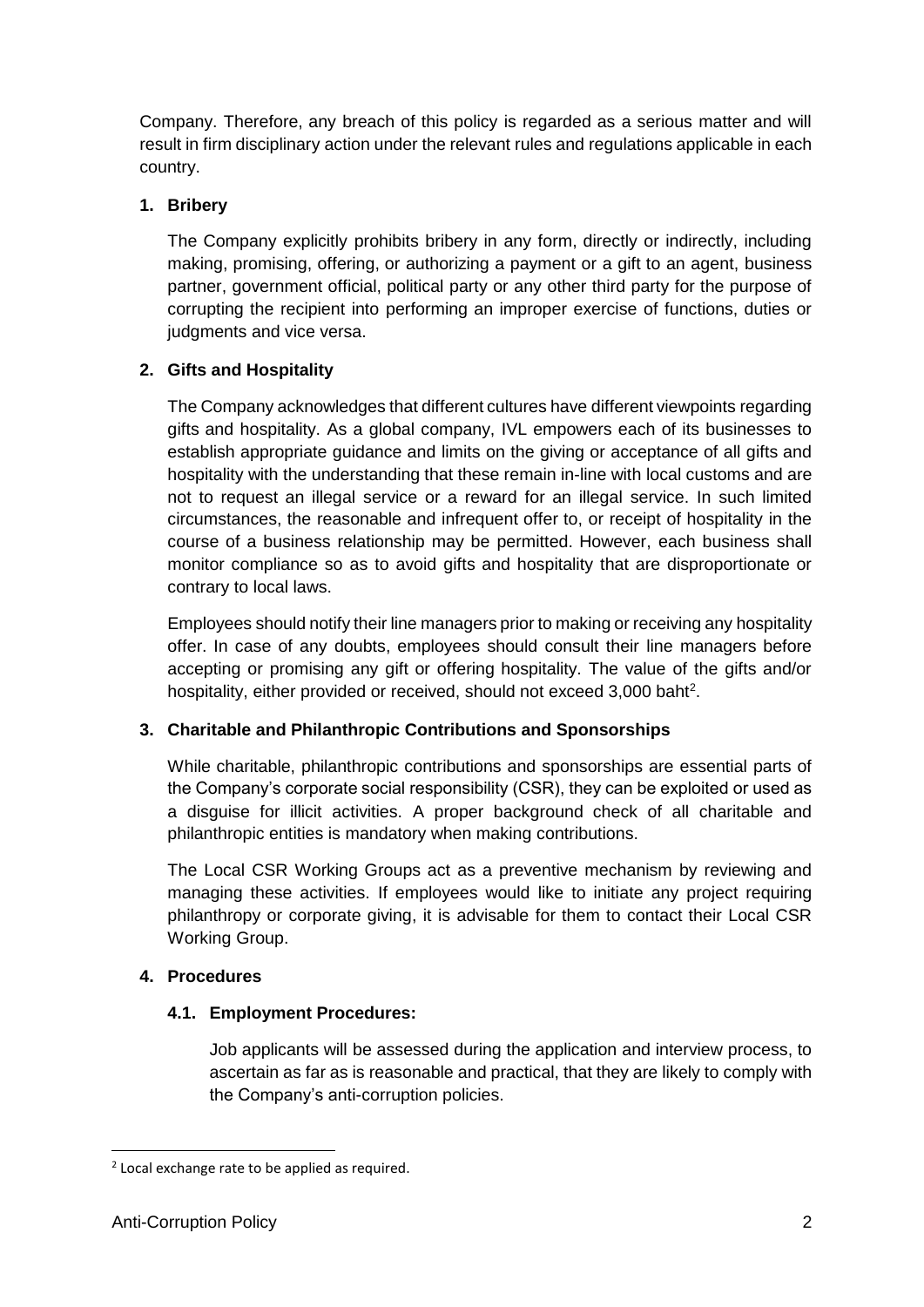New employees will be informed of the Company's Corporate Governance Manual including the Code of Conduct to ensure that they understand it together with the importance of complying with it with specific reference to anti-corruption.

Employees are required to declare any conflict of interest. Managers will monitor any potential conflicts of interest that may increase the risks of bribery and corruption.

#### **4.2. Training:**

The Company and each business unit will provide appropriate anti-corruption training and awareness upon recruitment and on a regular basis to all relevant employees to ensure they are aware of the types of corruption, the risks of engaging in corrupt activity, local laws regarding corruption, the Company's anticorruption code and policies, and how they can report corruption.

#### **4.3. Reporting Procedures:**

The Company has in place internal procedures for reporting unethical practices/corruption. If anyone becomes aware of any issue or practice involving a potential or actual violation of this policy, they are required to immediately report this matter to either their line manager or anyone in a supervisory capacity.

Employees wanting to file a report to the Whistleblower Committee may do so through the following two options:

- 1) emailing: ethics@indorama.net or independentdirectors@indorama.net in the event they wish to report a member or members of the Whistleblower **Committee**
- 2) via the Whistleblower Center<sup>3</sup>, an online reporting channel

IVL will protect the identity of anyone who reports through any of these channels.

#### <span id="page-4-0"></span>**5. Responsibilities**

The Board of Directors is responsible for the effective design, implementation, and operation of the anti-corruption policy, and can delegate responsibility for implementation to any of its subcommittees or management team to ensure the policy is fully understood and embedded in IVL's corporate culture.

Management is responsible for ensuring that effective systems are in place to prevent corruption in any form while the Internal Audit Department will periodically monitor the systems and report to the Audit Committee.

IVL will take reasonable steps to ensure that its operations and financial controls prevent any risks of the Company committing a corrupt act, or of any corrupt act being committed against the Company.

-

 $3$  The Whistleblower Center can be accessed through http://whistleblower.indoramaventures.com.